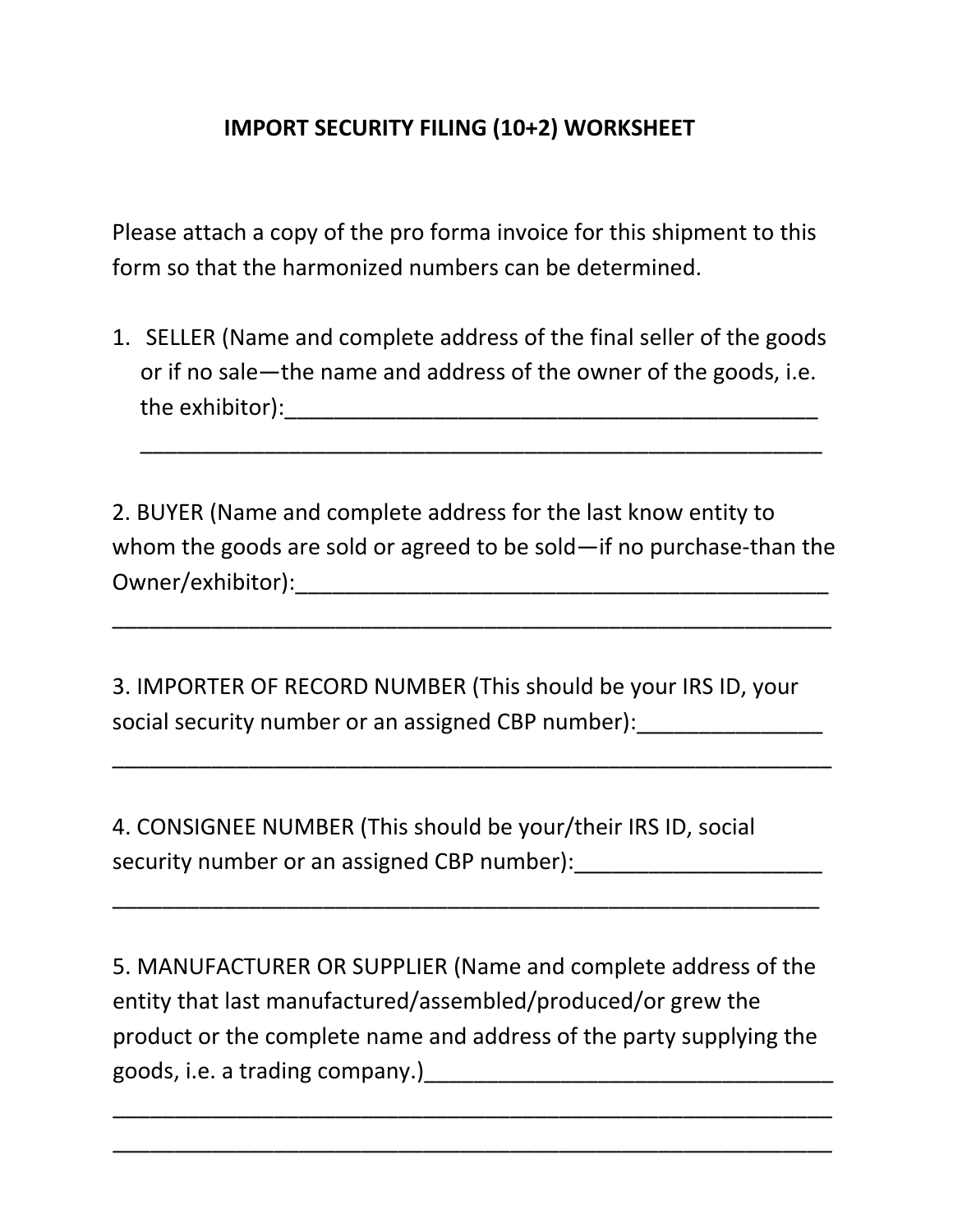6. SHIP TO PARTY (This should be the name and complete address of the first "deliver to party" scheduled to physically receive the goods after the Release by US Customs.):\_\_\_\_\_\_\_\_\_\_\_\_\_\_\_\_\_\_\_\_\_\_\_\_\_\_\_\_\_

\_\_\_\_\_\_\_\_\_\_\_\_\_\_\_\_\_\_\_\_\_\_\_\_\_\_\_\_\_\_\_\_\_\_\_\_\_\_\_\_\_\_\_\_\_\_\_\_\_\_\_\_\_\_\_\_\_

\_\_\_\_\_\_\_\_\_\_\_\_\_\_\_\_\_\_\_\_\_\_\_\_\_\_\_\_\_\_\_\_\_\_\_\_\_\_\_\_\_\_\_\_\_\_\_\_\_\_\_\_\_\_\_\_\_

7. COUNTRY OF ORIGIN (based on US Customs regulations and rules):

\_\_\_\_\_\_\_\_\_\_\_\_\_\_\_\_\_\_\_\_\_\_\_\_\_\_\_\_\_\_\_\_\_\_\_\_\_\_\_\_\_\_\_\_\_\_\_\_\_\_\_\_\_\_\_\_\_\_

8. CONSOLIDATOR/FREIGHTFORWARDER (Name and complete address of the party who stuffed/loaded the container or who arranged for the stuffing of the container) (in some cases for FY shipments this may be the seller if no intermediate service provider was used):

\_\_\_\_\_\_\_\_\_\_\_\_\_\_\_\_\_\_\_\_\_\_\_\_\_\_\_\_\_\_\_\_\_\_\_\_\_\_\_\_\_\_\_\_\_\_\_\_\_\_\_\_\_\_\_\_\_\_

\_\_\_\_\_\_\_\_\_\_\_\_\_\_\_\_\_\_\_\_\_\_\_\_\_\_\_\_\_\_\_\_\_\_\_\_\_\_\_\_\_\_\_\_\_\_\_\_\_\_\_\_\_\_\_\_\_\_

9.CONTAINER STUFFING LOCATION (Name and address of the physical location that the container was loaded/stuffed with the product.):

\_\_\_\_\_\_\_\_\_\_\_\_\_\_\_\_\_\_\_\_\_\_\_\_\_\_\_\_\_\_\_\_\_\_\_\_\_\_\_\_\_\_\_\_\_\_\_\_\_\_\_\_\_\_\_\_\_\_

\_\_\_\_\_\_\_\_\_\_\_\_\_\_\_\_\_\_\_\_\_\_\_\_\_\_\_\_\_\_\_\_\_\_\_\_\_\_\_\_\_\_\_\_\_\_\_\_\_\_\_\_\_\_\_\_\_\_

\_\_\_\_\_\_\_\_\_\_\_\_\_\_\_\_\_\_\_\_\_\_\_\_\_\_\_\_\_\_\_\_\_\_\_\_\_\_\_\_\_\_\_\_\_\_\_\_\_\_\_\_\_\_\_\_\_\_

10. BOOKING NUMBER/PLANNED VESSEL AND VOYAGE: